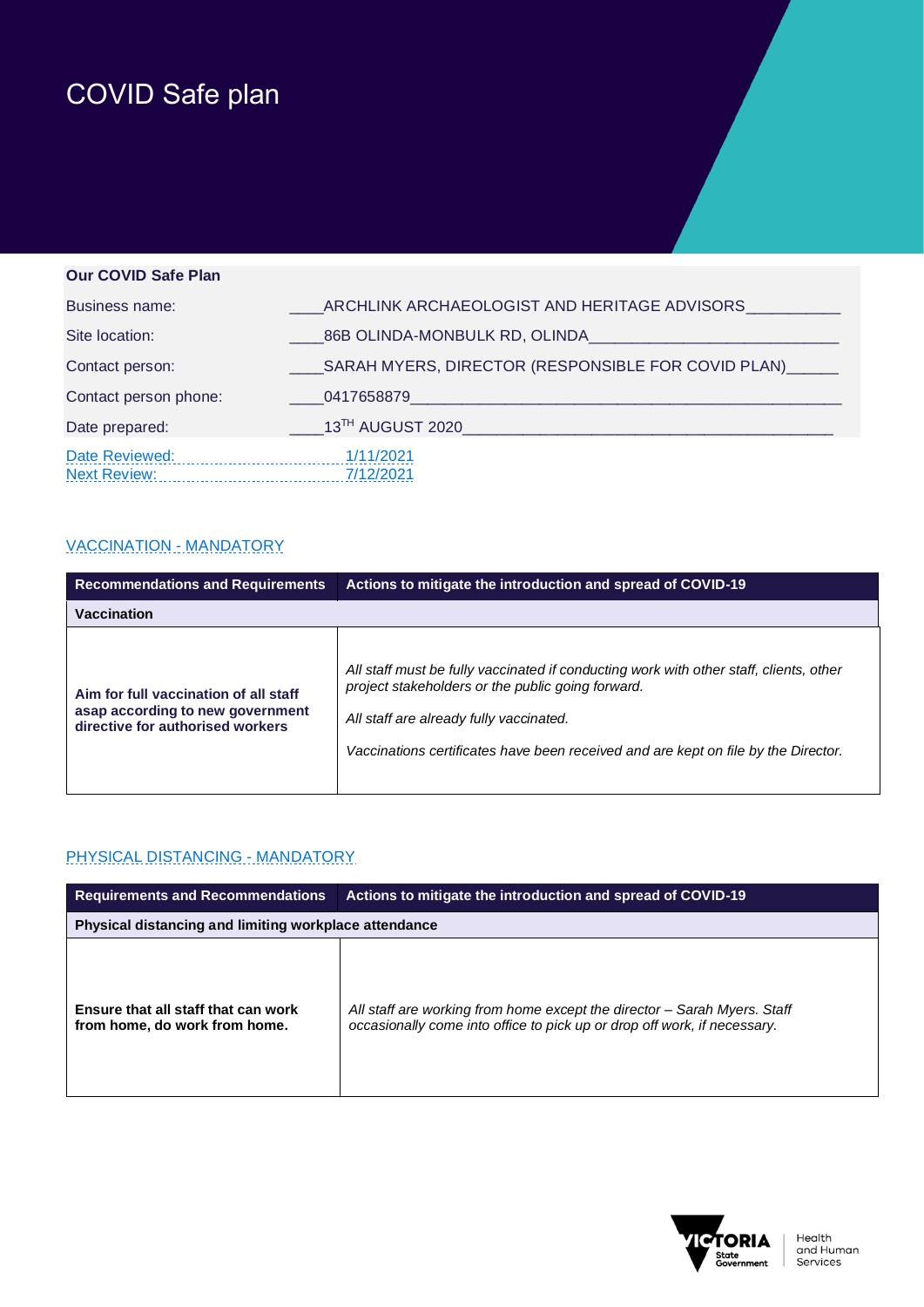| <b>Requirements and Recommendations</b>                                                                                                                                                                                            | Actions to mitigate the introduction and spread of COVID-19                                                                                                                                                                                                                                                                                                                                                                             |
|------------------------------------------------------------------------------------------------------------------------------------------------------------------------------------------------------------------------------------|-----------------------------------------------------------------------------------------------------------------------------------------------------------------------------------------------------------------------------------------------------------------------------------------------------------------------------------------------------------------------------------------------------------------------------------------|
| Establish a system that ensures staff<br>members are not working across<br>multiple settings/work sites.                                                                                                                           | Staff work from home. When staff do fieldwork or site visits, personnel must only<br>attend one site at a time. The work load will be managed so one staff member<br>doesn't have to attend multiple sites.                                                                                                                                                                                                                             |
| Establish a system to screen<br>employees and visitors before<br>accessing the workplace. Employers<br>cannot require employees to work<br>when unwell.                                                                            | Temperature checker gun kept alongside the QR code check in station along with<br>masks and hand sanitiser.                                                                                                                                                                                                                                                                                                                             |
| Configure communal work areas so<br>that there is no more than one worker<br>per four square meters of enclosed<br>workspace, and employees are<br>spaced at least 1.5m apart. Also<br>consider installing screens or<br>barriers. | Staff are working from home, but if they attend the office or visitors attend the office,<br>they will be reminded to stay 1.5m apart. A sign is placed at the check in location to<br>remind people about the 1.5m rule. The office space has been reconfigured so there<br>is only two desks in the main office and one each in separate shipping container<br>offices for use if staff do need to come to the office, which is rare. |
| Use floor markings to provide<br>minimum physical distancing guides<br>between workstations or areas that<br>are likely to create a congregation of<br>staff.                                                                      | Floor markings added to kitchen area and near the single work station (where the<br>director sits) as a visual reminder to keep to the 1.5m distance.                                                                                                                                                                                                                                                                                   |
| Modify the alignment of workstations<br>so that employees do not face one<br>another.                                                                                                                                              | NA - working from home (see above)                                                                                                                                                                                                                                                                                                                                                                                                      |
| Minimise the build-up of employees<br>waiting to enter and exit the<br>workplace.                                                                                                                                                  | NA - working from home                                                                                                                                                                                                                                                                                                                                                                                                                  |
| Provide training to staff on physical<br>distancing expectations while working<br>and socialising (e.g. during<br>lunchbreaks).                                                                                                    | Explain physical distancing requirements during toolbox talks.                                                                                                                                                                                                                                                                                                                                                                          |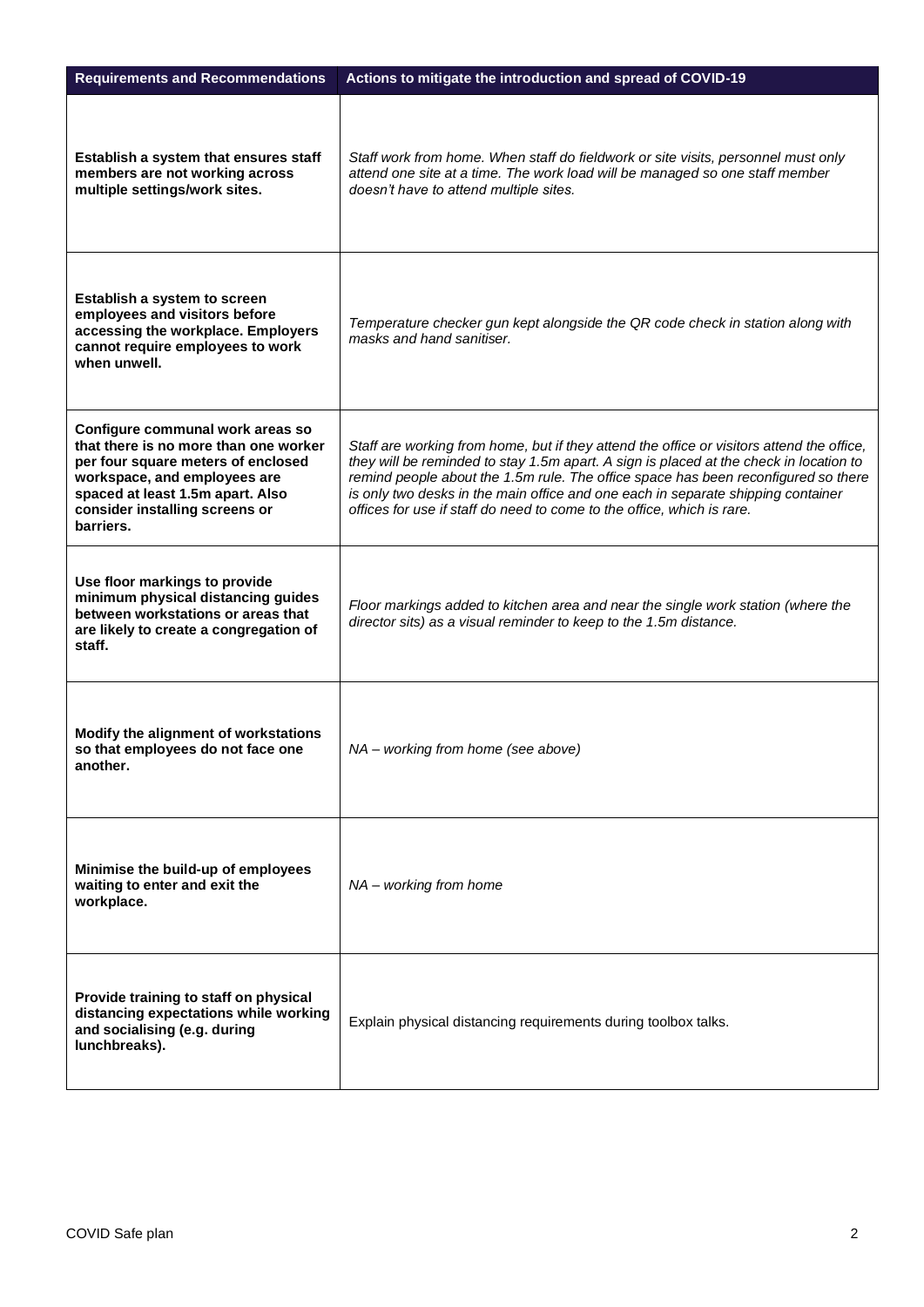| <b>Requirements and Recommendations</b>                                                                                                                                                                     | Actions to mitigate the introduction and spread of COVID-19                                                                       |
|-------------------------------------------------------------------------------------------------------------------------------------------------------------------------------------------------------------|-----------------------------------------------------------------------------------------------------------------------------------|
| Review delivery protocols to limit<br>contact between delivery drivers and<br>staff.                                                                                                                        | Drop off and pick up only. No lingering. Offer new masks, hand sanitiser as<br>required. Temperature check. Sign in with QR code. |
| Review and update work rosters and<br>timetables where possible to ensure<br>temporal as well as physical<br>distancing.                                                                                    | <b>NA</b>                                                                                                                         |
| Where relevant, ensure clear and<br>visible signage in areas that are open<br>to the general public that specifies<br>maximum occupancy of that space, as<br>determined by the 'four square metre'<br>rule. | NA                                                                                                                                |

### FACE MASKS - MANDATORY

| <b>Recommendations and Requirements</b>                                                                                                                                                                                                                | Actions to mitigate the introduction and spread of COVID-19                                                                                                                                                                                                                                                        |
|--------------------------------------------------------------------------------------------------------------------------------------------------------------------------------------------------------------------------------------------------------|--------------------------------------------------------------------------------------------------------------------------------------------------------------------------------------------------------------------------------------------------------------------------------------------------------------------|
| Face masks                                                                                                                                                                                                                                             |                                                                                                                                                                                                                                                                                                                    |
| In areas or workplaces where it is<br>required, ensure all staff wear a face<br>covering and/or required PPE, unless<br>a lawful exception applies. Ensure<br>adequate face coverings and PPE are<br>available to staff that do not have<br>their own. | All staff work from home when possible.<br>Face masks are always worn when attending the office and working with others in<br>the field or the office. Facemask supplies are kept with hand sanitizers at the<br>office and in cars.                                                                               |
| Provide training to staff on the correct<br>use and disposal of face coverings<br>and PPE, and on good hygiene<br>practices and slowing the spread of<br>coronavirus (COVID-19).                                                                       | Signage about correct facemask use provided at the check in station in the office<br>and in the cars – in Covid clipboard.<br>Training provided about correct use of face coverings and hand sanitisation during<br>morning toolbox meetings (on site) and weekly office meetings (if personnel in<br>attendance). |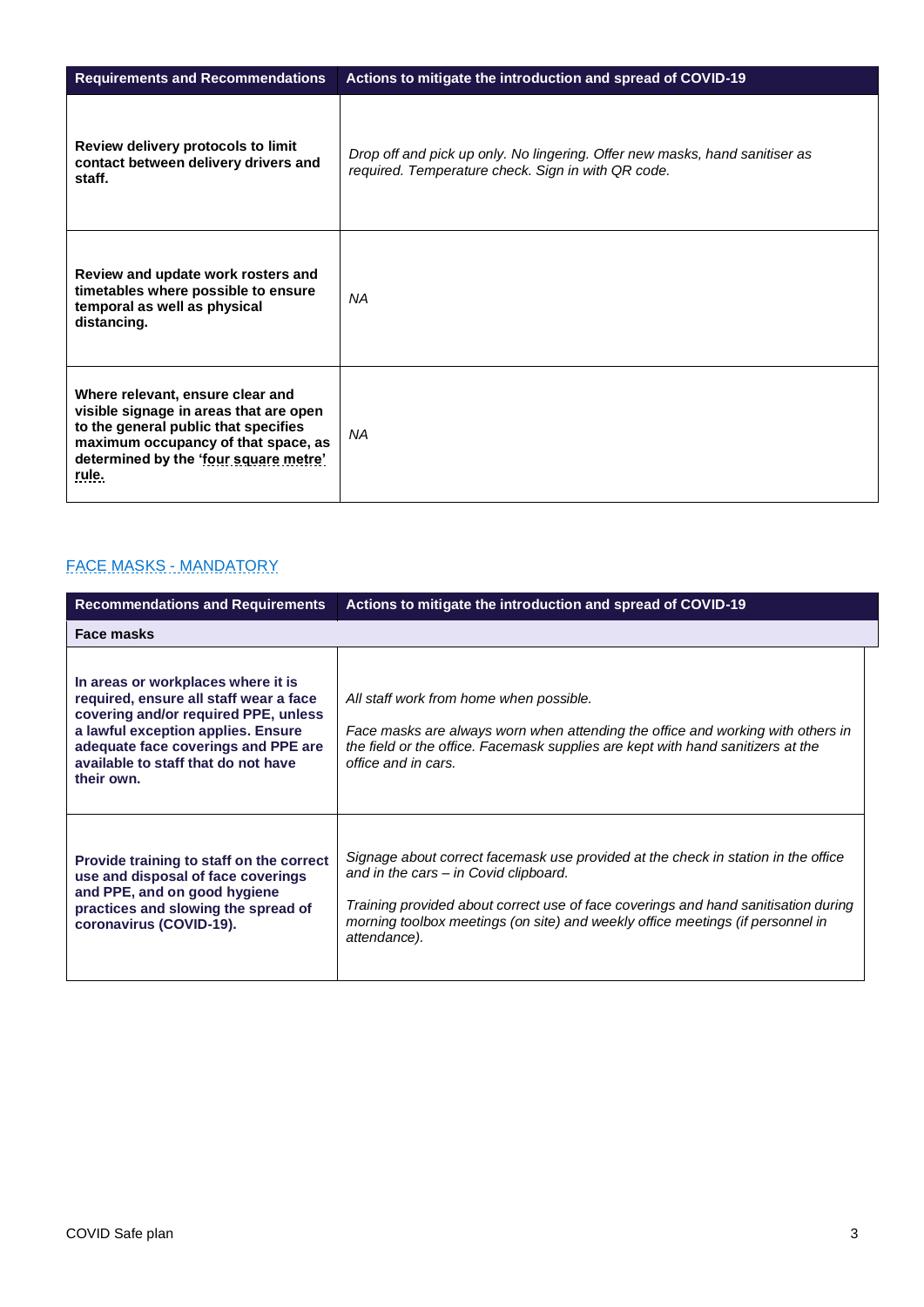#### HYGIENE - MANDATORY

| <b>Recommendations and Requirements</b>                                                                                                                                                                         | Action to mitigate the introduction and spread of COVID-19                                                                                                                                                                                                                                                                                                                                                                                                           |
|-----------------------------------------------------------------------------------------------------------------------------------------------------------------------------------------------------------------|----------------------------------------------------------------------------------------------------------------------------------------------------------------------------------------------------------------------------------------------------------------------------------------------------------------------------------------------------------------------------------------------------------------------------------------------------------------------|
| <b>Hygiene and cleaning</b>                                                                                                                                                                                     |                                                                                                                                                                                                                                                                                                                                                                                                                                                                      |
| <b>Clean and disinfect shared spaces</b><br>twice a day. Including door knobs,<br>telphones, toilets and handrails.                                                                                             | When staff visit the office, shared spaces will be cleaned before and after the visit.<br>Shared spaces will be cleaned twice a day by the appointed Covid Marshall when<br>working in the field or driving in cars. The office Covid Marshall is Sarah Myers.<br>Fieldwork Covid Marshalls will be appointed for each project.<br>A cleaning log is/ will be displayed in shared spaces and in the cars.<br>Professional cleaning of cars after each field project. |
| <b>Ensure adequate supplies of cleaning</b><br>products, including detergent and<br>disinfectant.                                                                                                               | Place cleaners in open visible locations so when low can be refilled/replaced.<br>Back up bottles and supplies kept in storage.                                                                                                                                                                                                                                                                                                                                      |
| Provide and promote hand sanitiser<br>stations for use on entering building<br>and other locations in the worksite<br>and ensure adequate supplies of<br>hand soap and paper towels are<br>available for staff. | Hand sanitizer provided in each car, office and shed. Use of it will be promoted.<br>Hand soap provided in toilets and kitchenettes. Hand towel - disposable also<br>provided                                                                                                                                                                                                                                                                                        |
| Where possible: enhance airflow by<br>opening windows and adjusting air<br>conditioning.                                                                                                                        | Where practicable, keep windows open at office to ensure airflow                                                                                                                                                                                                                                                                                                                                                                                                     |
| Replace high-touch communal items<br>with alternatives.                                                                                                                                                         | Single serve tea and coffee bags provided. Wipe down kettle and kitchenette<br>surfaces after every use. Regular general cleaning of kitchen and toilet area.                                                                                                                                                                                                                                                                                                        |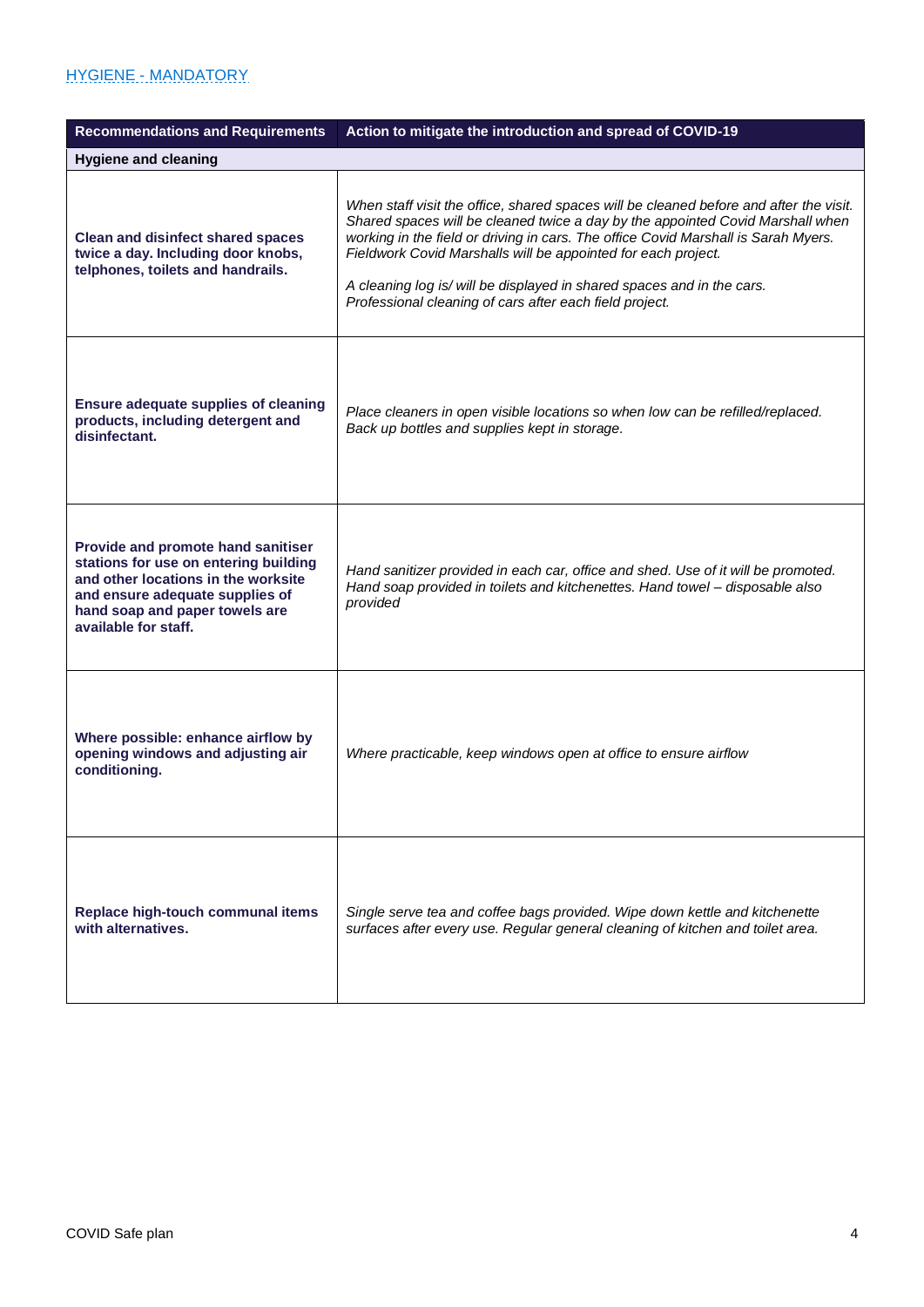#### RECORD KEEPING - MANDATORY

| <b>Guidance</b>                                                                                                                                                                                            | Action to ensure effective record keeping                                                                                                                                |
|------------------------------------------------------------------------------------------------------------------------------------------------------------------------------------------------------------|--------------------------------------------------------------------------------------------------------------------------------------------------------------------------|
| <b>Record keeping</b>                                                                                                                                                                                      |                                                                                                                                                                          |
| Establish a process to record the<br>attendance of customers, clients,<br>visitors and workplace inspectors,<br>delivery drivers. This information will<br>assist employers to identify close<br>contacts. | Workplace attendance register to be completed by all visitors – using the free<br>Victorian Government QR code service. Staff and visitors encouraged to use the<br>app. |
| Provide quidance to staff on the<br>effective use of the workplace OHS<br>reporting system (where available).                                                                                              | Staff told to inform Director about illness of any level and any social distancing<br>issues.                                                                            |
| Encourage staff to get tested and stay<br>home if they have any symptoms<br>(even mild ones) or have been<br>identified as a close contact.                                                                | Inform staff they will be paid for their time to get tested and to get vaccinated. They<br>can use sick leave if they are ill or leave without pay.                      |

| Guidance                                                                                                                                | Action to prepare for your response                                                                                                                                                                                                                                                                                                                                                                                    |
|-----------------------------------------------------------------------------------------------------------------------------------------|------------------------------------------------------------------------------------------------------------------------------------------------------------------------------------------------------------------------------------------------------------------------------------------------------------------------------------------------------------------------------------------------------------------------|
| Preparing your response to a suspected or confirmed COVID-19 case                                                                       |                                                                                                                                                                                                                                                                                                                                                                                                                        |
| Prepare or update your business<br>continuity plan to consider the<br>impacts of an outbreak and potential<br>closure of the workplace. | If staff required to quarantine and be absent, the director will assume all roles. If the<br>director is required to be absent, contact will be maintained by phone to the workers.<br>If a positive case presents, then any visitors to the workplace within 2 weeks of that<br>diagnosis will be informed. All customers that might have visited the premises within<br>two weeks of the diagnosis will be informed. |
| <b>Prepare to assist DHHS with contact</b><br>tracing and providing staff and visitor<br>records to support contact tracing.            | The director – Sarah Myers (0417658879) will assist DHHS with contact tracing if<br>required.                                                                                                                                                                                                                                                                                                                          |